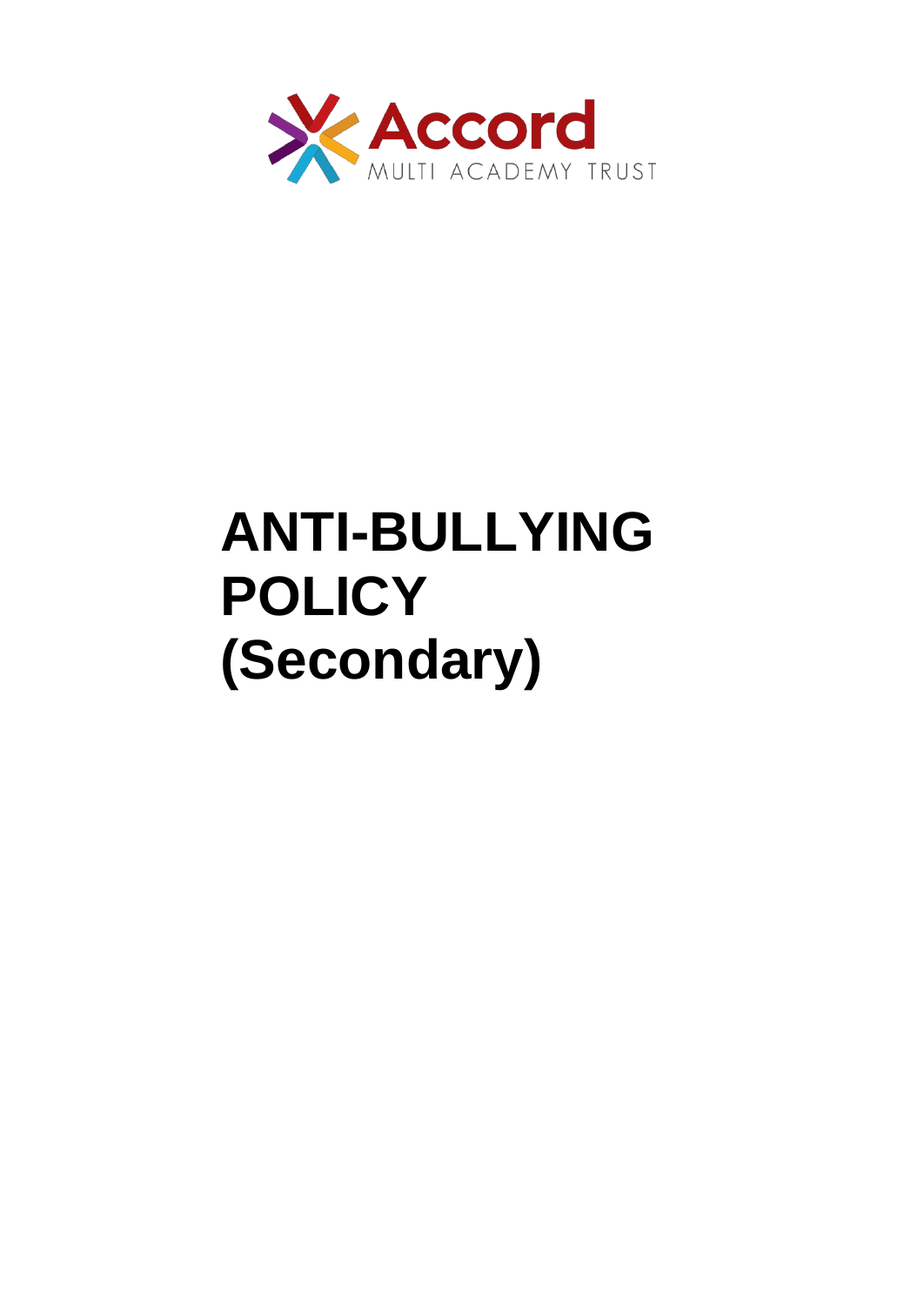| <b>Document Detail</b>      |                                                                           |                                  |             |  |
|-----------------------------|---------------------------------------------------------------------------|----------------------------------|-------------|--|
| <b>Document Type:</b>       | Education                                                                 |                                  |             |  |
| <b>Document Name:</b>       |                                                                           | Anti-Bullying Policy (Secondary) |             |  |
| <b>Version Number:</b>      | 3.0                                                                       |                                  |             |  |
| <b>Effective from:</b>      | 9 February 2021                                                           |                                  |             |  |
| <b>Approved by</b>          | <b>Board of Trustees</b>                                                  |                                  |             |  |
| <b>Next Review</b><br>Date: | 9 February 2022                                                           |                                  |             |  |
| <b>Consultation:</b>        | Accord MAT Board of Trustees, Accord MAT CEO,<br><b>Academy Principal</b> |                                  |             |  |
| <b>Approvals</b>            |                                                                           |                                  |             |  |
| <b>Name</b>                 | <b>Position</b>                                                           | <b>Signature</b>                 | <b>Date</b> |  |

| <b>Name</b> | <b>Position</b>          | <b>Signature</b> | <b>Date</b>     |
|-------------|--------------------------|------------------|-----------------|
| A Warboys   | <b>CEO</b>               | A Warboys        | 8 February 2021 |
| J D Leam    | <b>Chair of Trustees</b> | JD Leam          | 8 February 2021 |

| <b>Document History</b> |                  |                             |                                                                               |  |  |
|-------------------------|------------------|-----------------------------|-------------------------------------------------------------------------------|--|--|
| <b>Version</b>          | <b>Date</b>      | <b>Author</b>               | <b>Note of Revisions</b>                                                      |  |  |
|                         | Sept 2019        |                             |                                                                               |  |  |
| $\overline{2}$          | <b>July 2020</b> | Board of<br><b>Trustees</b> | Due to Covid-19 review date extended to<br>31/12/2020                         |  |  |
| 3                       | February<br>2021 | C Sergeant /<br>S Gibbs     | Document updated to reflect the removal of<br>the Common Assessment Framework |  |  |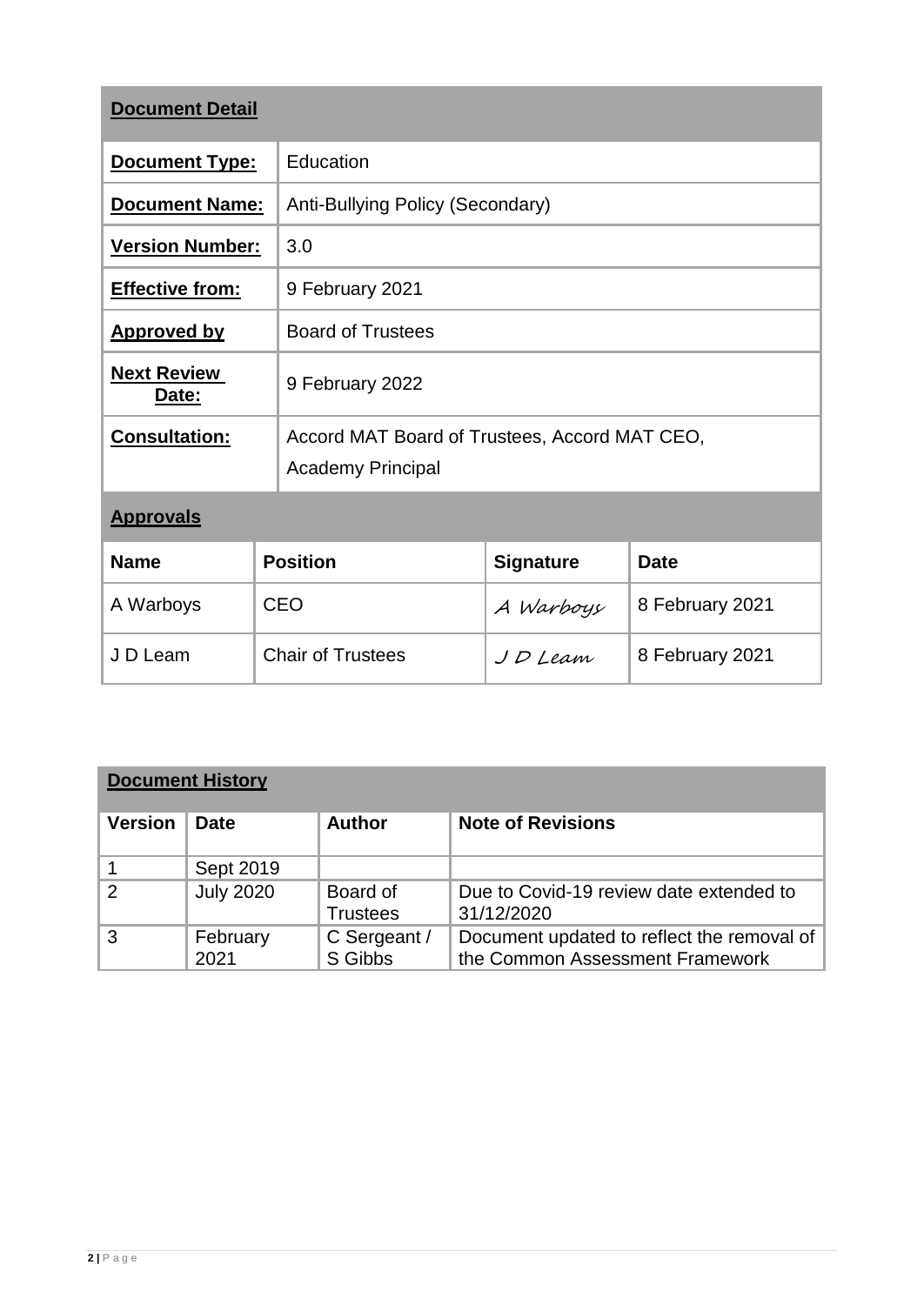## **1. POLICY AIMS**

To create an atmosphere where all staff and pupils feel safe, where no individual or group feels threatened and where members of the Academy community feel valued. This policy should be read in conjunction with the Accord Behaviour Policy (Secondary).

The aims of this policy are:

- to provide a safe environment for everyone so that learning can take place in a relaxed and secure atmosphere;
- to ensure that the whole Academy community (pupils, staff, parents, governors and neighbours of the Academy) have a shared understanding of what bullying is;
- to ensure that the whole Academy community reacts to bullying in a consistent manner;
- to ensure that procedures for reporting incidents are clear, understood and followed by the whole Academy community;
- to make it clear to everyone that bullying will not be tolerated within the Academy and across the Accord Multi Academy Trust;
- to create a climate in which everyone feels able to tell someone if bullying occurs in the knowledge that he/she will be supported by the whole Academy community;
- to reduce the incidences of bullying in the Academy though creating a culture of tolerance and inclusivity, this will be through the delivery of the personal development curriculum.

# **2. ROLES & RESPONSIBILITIES**

# 2.1 The Board of Trustees

The Board of Trustees is responsible for ensuring Anti-Bullying policies and procedures are in place and adhered to across the Trust.

It ensures that the Trust creates a culture of inclusion, with the aim of minimising instances of bullying.

The Board of Trustees, through the Scheme of Delegation, delegates the day to day management and implementation of Anti-Bullying to the Academy Education Committee and Principals of each Academy within the Trust.

2.2 Chief Executive Officer (CEO)

The CEO will ensure that procedures are in place to monitor that Anti-Bullying policies and procedures are in place and adhered to across the Trust.

2.3 The Academy Education Committee (AEC)

In line with Trust Scheme of Delegation, the AEC ensures that the Academy:

fosters a culture where the inclusion of all pupils is paramount; they are fully informed about Anti-Bullying issues, so that they can play a major part in academy self-review.

#### 2.4 The Principal

Ensures that the Anti-Bullying Policy is implemented and followed by all staff

Allocates sufficient time, training, support and resources to enable the Anti-Bullying procedures to be carried out effectively.

Ensures induction and training of all staff.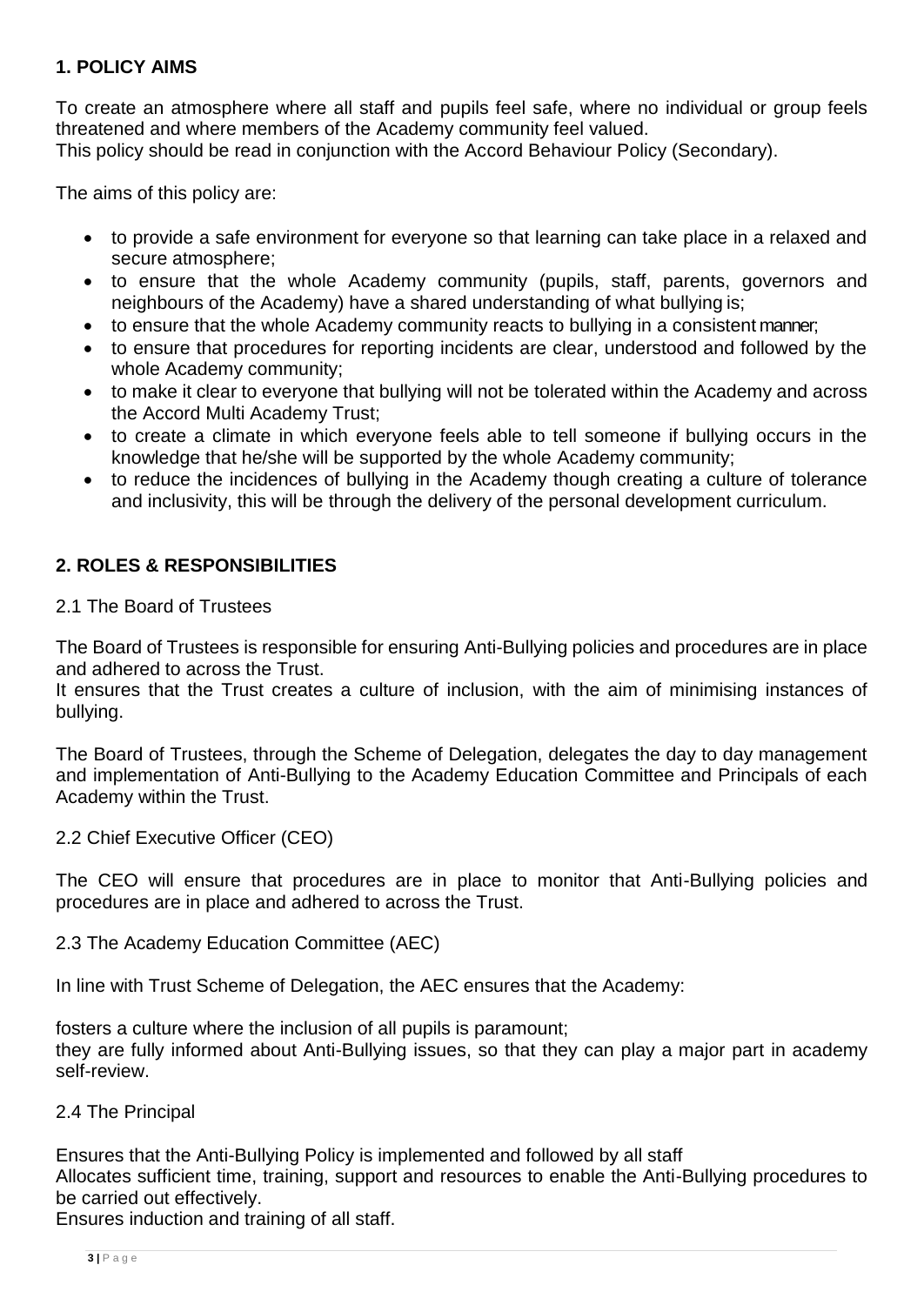Ensures that pupils are provided with opportunities throughout the curriculum to learn about bullying, its effects, and what to do if they, or someone they know, is being bullied.

Monitors and reports to the AEC about the implementation of the Anti-Bullying policy and related procedures and outcomes.

The Principal may delegate this role to a designated member of SLT.

## 2.5 All Staff

Staff are responsible for following the guidance in this policy and as provided by the Academy.

### **3. DEFINITIONS OF BULLYING**

Bullying is behaviour that makes people feel unsafe or threatened. This is through repeated incidences, usually persistent and often secretive and a conscious attempt to hurt, or cause distress. It can be a form of:

- **Physical bullying**, e.g. pushing around, punching, kicking, etc in other words, use of violence because of some perceived physical, economic, sexual, intellectual, cultural or racially different;
- **Verbal bullying**, e.g. name calling, teasing, spreading rumours, making comments about the appearance or sexuality of others possibly by means of threat or force;
- **Emotional bullying**, e.g. being unfriendly, excluding, tormenting (e.g. hiding equipment) and making others feel different and unvalued;
- **Negative peer group pressure**, e.g. a person being made to do something he/she does not want to do;
- **Racial harassment**, e.g. physical assaults, racist graffiti, racist abuse;
- **Sexual harassment**, e.g. unwanted or unwelcome physical contact, abusive comments, abusive behaviour;
- **Homophobic Bullying,** e.g. unwanted comments regarding the sexuality of others;
- **Cyber Bullying,** e.g. this describes forms of bullying using electronic devices such as mobile phones and computers;
- **Peer on Peer bullying/abuse** (link to Safeguarding Policy) Bullying will not be dismissed as 'banter' or 'part of growing up'. All reported incidents will be dealt with appropriately and is a matter for professional judgement.

Why is it important to respond to bullying?

No one deserves to be a victim of bullying. Everyone has the right to be treated with respect. Pupils who are bullies need to learn different ways of behaving.

# **4. SIGNS AND SYMPTOMS OF BEING BULLIED**

A pupil may indicate by signs or behaviours that he or she is being bullied. All adults should investigate if a pupil:

- changes their usual routine;
- avoids the Academy;
- has issues around the use of social media;
- regularly feeling unwell and not wanting to attend the Academy or to leave early; unexplained cuts and bruises;
- stops eating;
- changes their usual routines;
- can be easily distressed.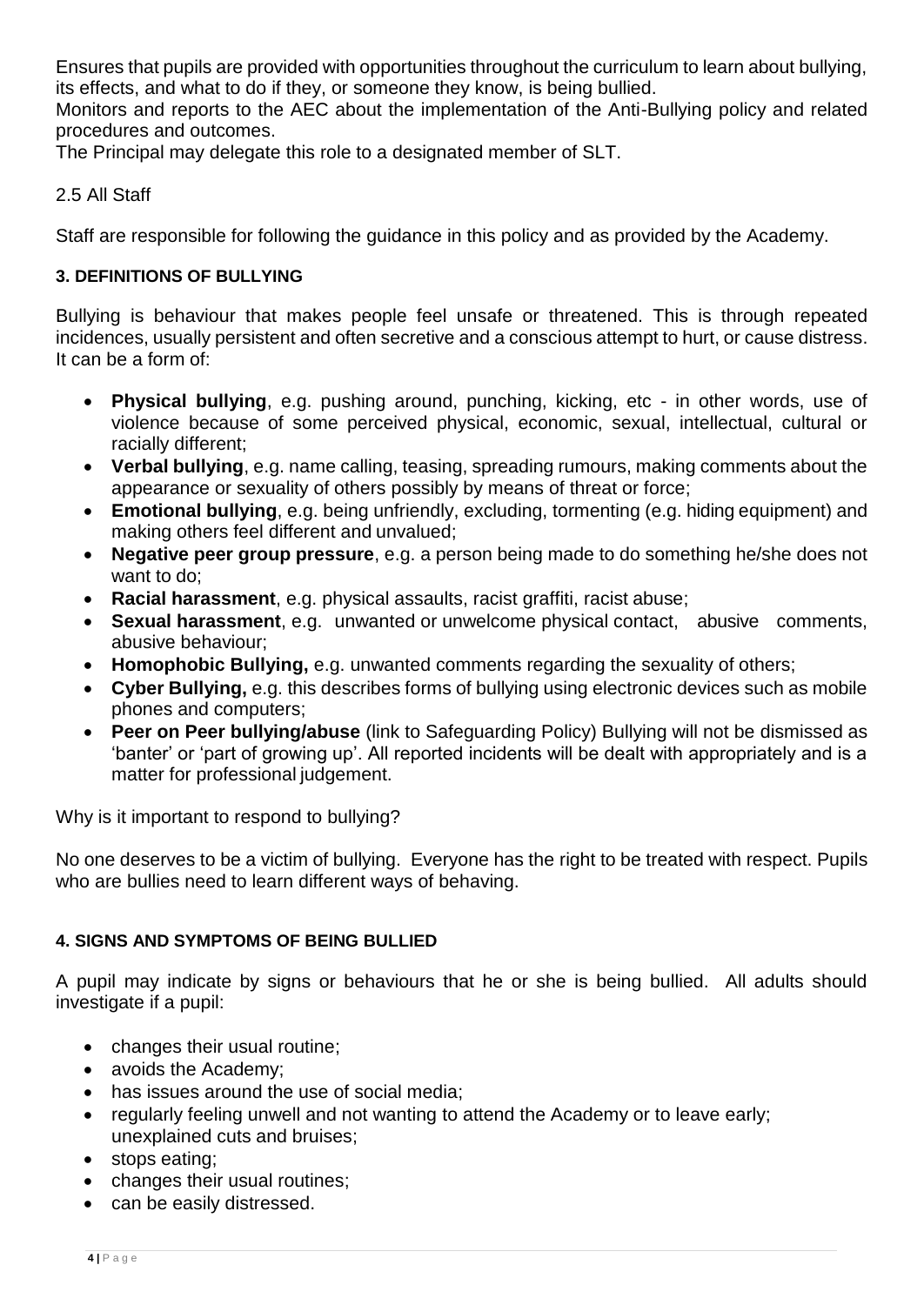This is not an exhaustive list.

# **5. POLICY IN PRACTICE**

## **All pupils will:**

- be made aware of their roles and responsibilities as pupils through the pastoral curriculum;
- develop their understanding of bullying through curriculum activities & assemblies;
- be treated with respect and have their individual qualities recognised and celebrated;
- be encouraged and supported to report incidents of bullying to any member of Academy staff including their Form Teacher, Pastoral Year Leader or any other member of staff who they feel comfortable speaking to;
- be clear that if they witness or become aware of any bullying incident they will report it to an appropriate adult given above;
- need to be aware of the anti-bullying policy that is shared with all pupils in the planner.

# **All staff will take all reports of bullying issues seriously and will:**

- investigate and take appropriate action on reported bullying incidents;
- develop their understanding of and ability to deal with bullying through ongoing training:
- follow the policy and associated procedures when dealing with any incidents or allegations of bullying;
- share with the parents of the victim and bully, incidents of serious and/or perceived bullying;
- record the incidents on the relevant log and report incidents of any hate crimes that meet Level 2 and above of this policy;
- monitor patterns and locations of bullying and will take action to supervise these locations. Staff will be in a position to react and offer support in an appropriate manner;
- work with pupils to empower them in the fight against bullying.

# **All parents and carers will:**

- be treated with respect and in a polite, professional manner;
- be encouraged and supported to report incidents of bullying;
- be aware of the signs of bullying;
- talk to their child about their day;
- allow Academy staff time to investigate an incident fully and communicate effectively with the Academy following the Academy communication principles;
- support the Academy in upholding the Home and Academy agreement.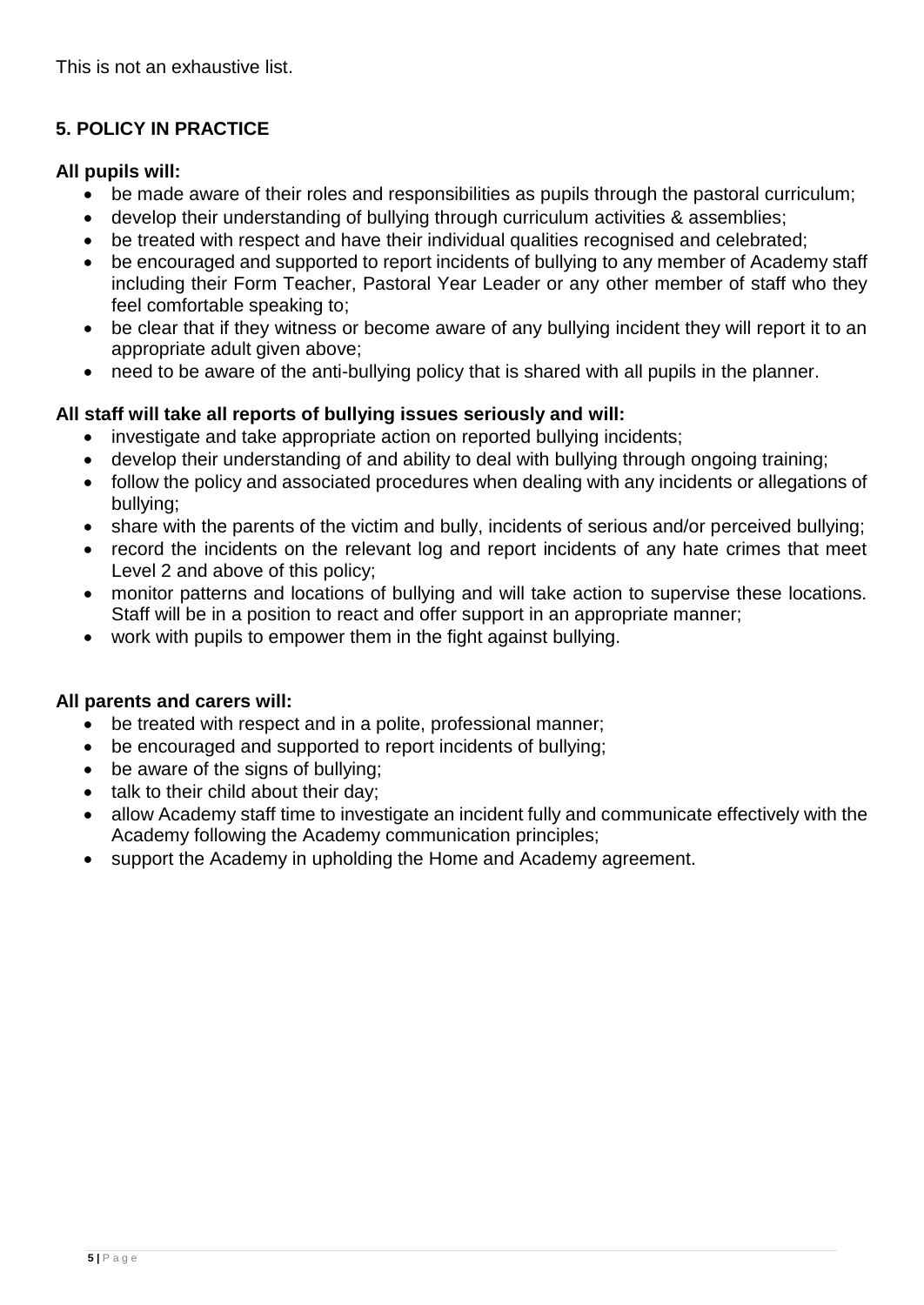# **PROCEDURES FOR REPORTING, INVESTIGATING AND 'STAMPING OUT' BULLYING**